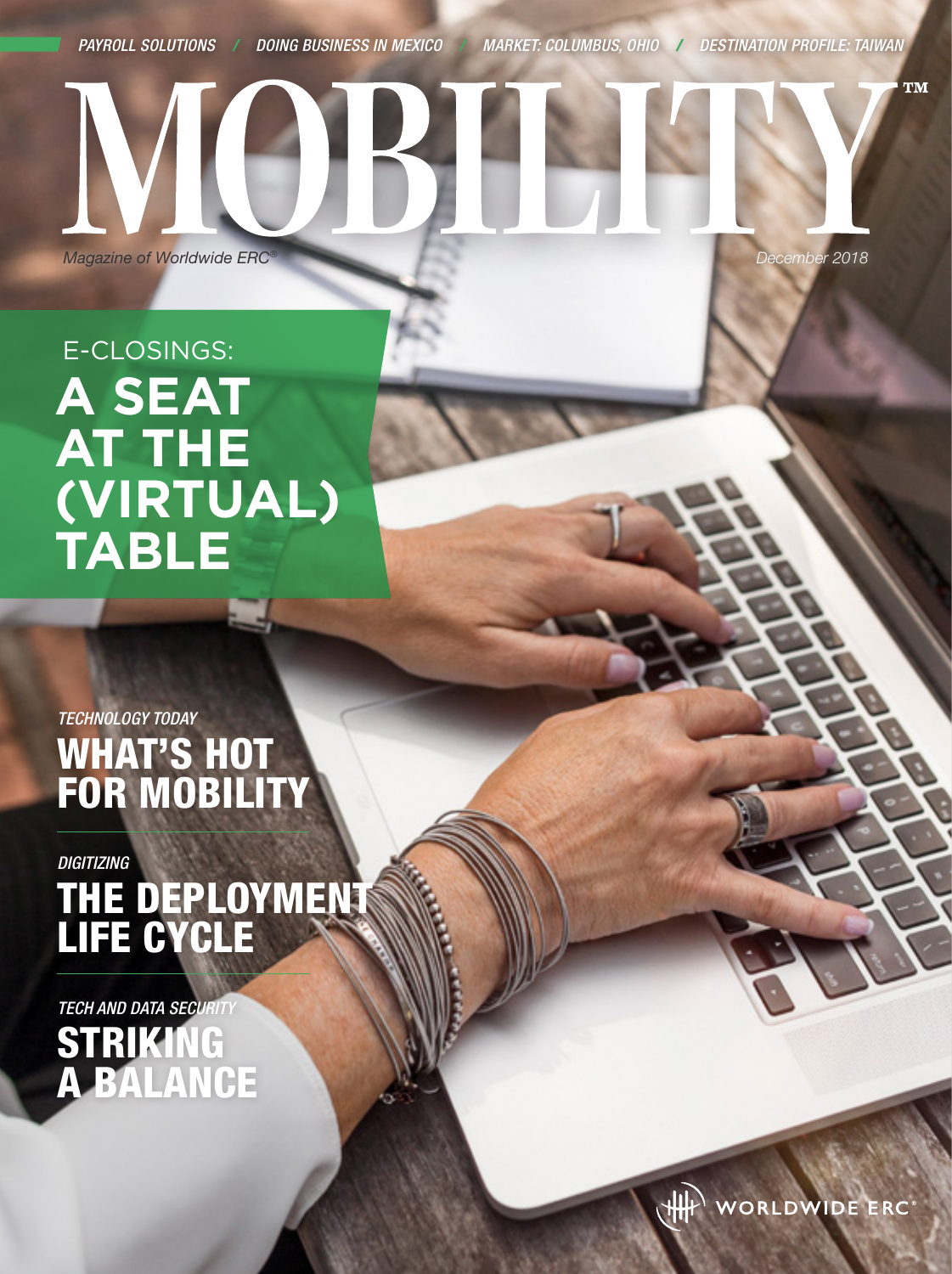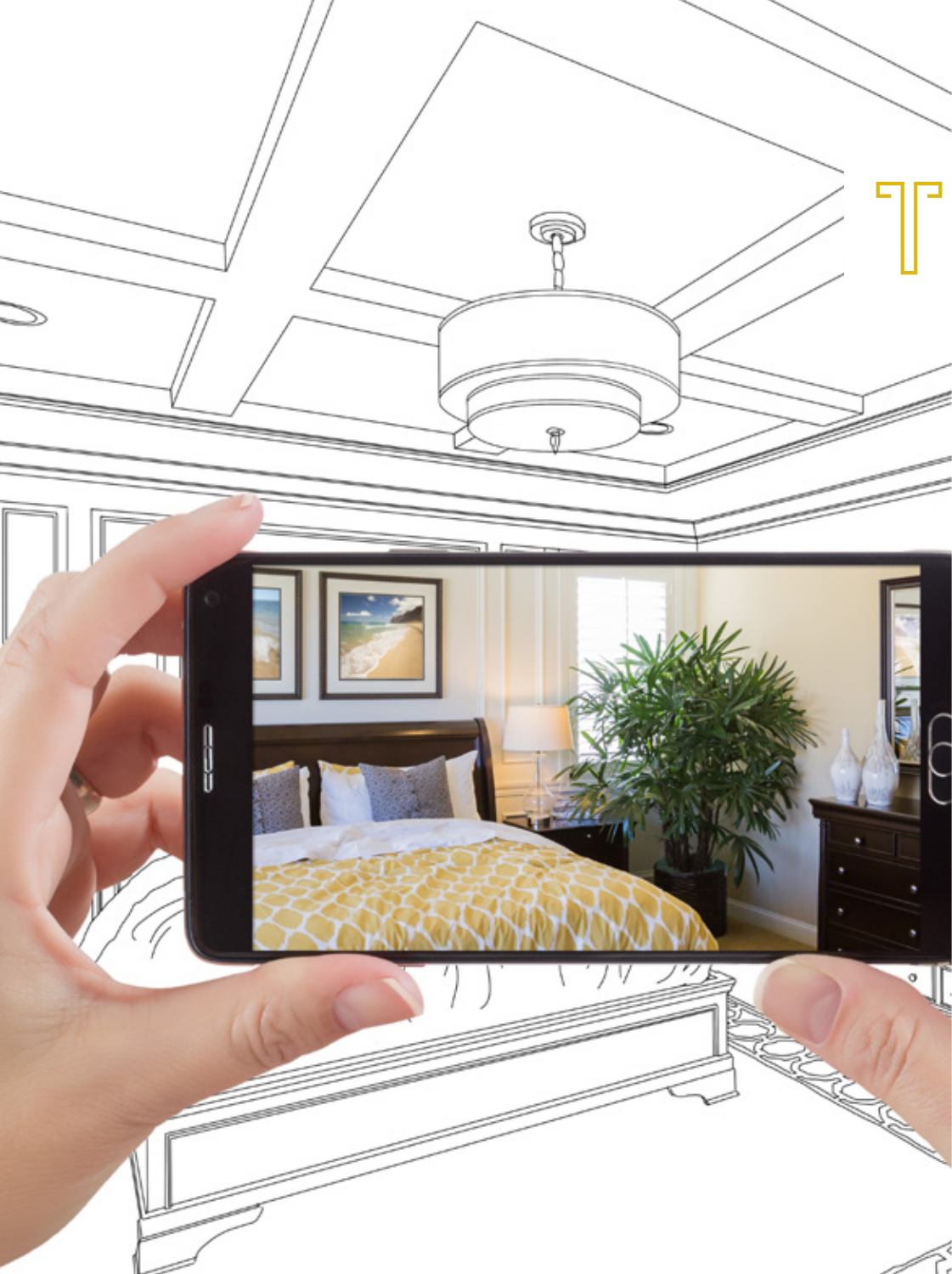

## What's hot for mobility

*By Steven M. John, SCRP, SGMS-T, and Mary-Grace Ellington, CRP* 

Technology is an inescapable part of modern life. We live with technology at home, work, and school. We rely on technology improvements to make our lives better, while at the same time fearing that technology will replace us at work. The mobility industry is no different. So, what's hot right now? Let's look at a few specific technologies that are having a big impact in our industry today.

### **AUTOMATED VALUATION MODELS**

Automated valuation models (AVMs) use a variety of data, including public records, property location, market conditions, and even Google images, in sophisticated algorithms to estimate the market value of real estate. They have been in use for several years in the underwriting process of home equity lending, portfolio and valuation risk monitoring, real estate marketing, and appraiser performance evaluation.

Forecasting automated value models (FAVMs) incorporate forecasting projections that make them especially appealing to relocation due to the industry's need to project a value at the end of a specified marketing time. Initially, these valuation models could serve as a stand-in for an in-person appraisal when appraiser shortages, special properties, and tight turn times are in play. FAVMs could also be used as the third appraiser when appraisals are out of spread, or as a consistent second or supplement. FAVMs should include a forecast standard deviation, which acts as a confidence score, and the companies using them must determine the acceptable parameters. FAVMs are also gaining traction as a pre-marketing valuation tool, in addition to or in lieu of a second broker's market analysis.

Recent experiments to test reliability of AVMs show the results to be comparable to formal, in-person appraisals. While not yet tested in court, 12 U.S. Code § 3354 defines and sets guidelines for use of AVMs in determining collateral values for mortgage lending. As AVMs are further tested, there will be more confidence in their valuation, and we will see a shift to their increased use in the mobility industry in lieu of or in addition to in-person appraisals.

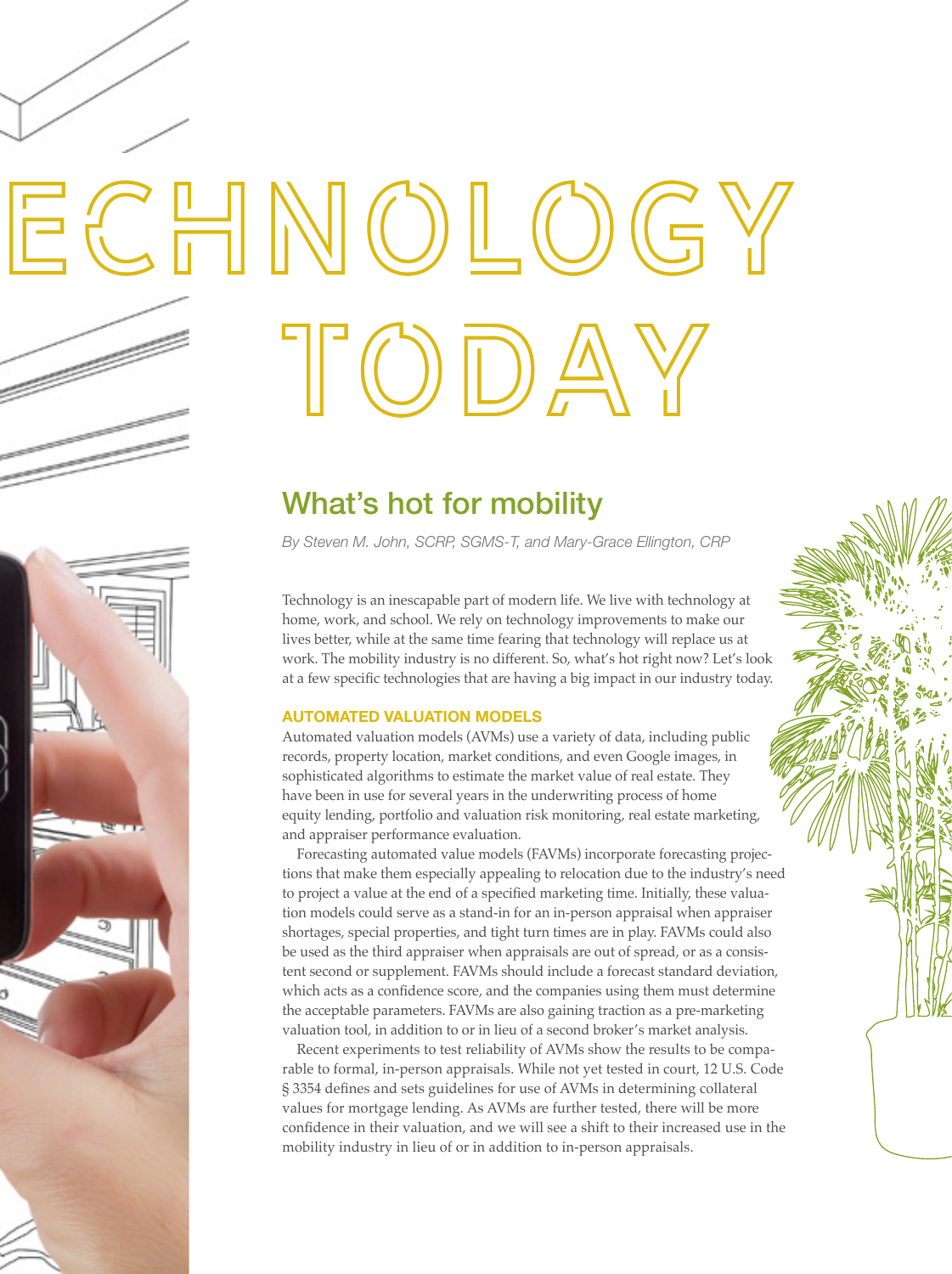

Fidelity Residential Solutions has been at the forefront of testing these new tools. "In seeking solutions to supplement the current process, our pilot program findings support that the use of various tools, to include the forecasting AVM, can be instrumental in the reduction of time and cost," says Tine K.H. Dickey, SCRP, SGMS, senior vice president and sales manager. "Yet it is important to note that currently AVM products are used primarily for the extension of credit to a qualified buyer, portfolio reviews, and default risk management. This is an entirely different use than establishing the appropriate value of a home for the purpose of reselling to a disinterested third party within a given short period of time. Therefore, the use of an FAVM to determine an offer price is a

As automated valuation models are further tested, we will see a shift to their increased use in lieu of or in addition to in-person appraisals.

more complicated process and warrants ongoing evaluation as to how best to integrate it into the relocation homesale program, as well as collaborative efforts between RMCs and their corporate clients, to determine the extent to which these new approaches 'fit' a corporate client's appetite for changing their current valuation policies."

These valuation tools can save significant time and money while offering convenience. A typical FAVM can be obtained for a fraction of the cost of a traditional appraisal. Target values

are not fed into the models, and they are not subject to obvious human bias, so there is perceived impartiality. One of the most important factors in performance is the size and relevance of the data used for the valuation basis. This has been improved over time as developers experiment with and hone in on the perfect combination of input factors. What these

valuation tools do not yet consider are appearance, condition, or "appeal," all of which are requirements of the current Worldwide ERC® appraisal guidelines.

#### **DIGITAL HOUSEHOLD GOODS INVENTORY**

Digital household goods (HHG) inventory applications have begun to gain widespread acceptance within the industry. Starting with the estimating process, the surveyor can create a digital list of rooms, furniture, and approximate number and type of boxes required. Pictures can be added to document existing damage or complexities in disassembly or assembly. These photos can aid in reassembly later for a new crew unfamiliar with how the item came apart. Damage claims can be resolved more quickly by having photographic evidence of condition at origin.

Once the packing team arrives on-site, the crew enhances the inventory by selecting items from the survey inventory and adding descriptive and condition information. As boxes are packed, the contents, condition, and room location are added. Handheld Bluetooth scanners and tablet interface make the job easy for the packing crew. The resulting inventory is legible and informative, and it makes the check-in process much easier to follow.

Unlike handwritten listings, the digital inventory also allows for electronic search by keyword to facilitate searching for a specific item or box. Review and check-in by the owner at delivery are thus greatly enhanced. The inventory becomes part of the paperless shipping document, which also makes invoice processing easier. "Effective use of technology minimizes the time spent on the mechanics of the process and allows us to provide a better level of service," says Pam Deem-Hergan, director of sales and marketing for Alexander's Mobility Services. "Better service results in increased customer satisfaction, claim reduction, increased asset management, and service consistency door to door."